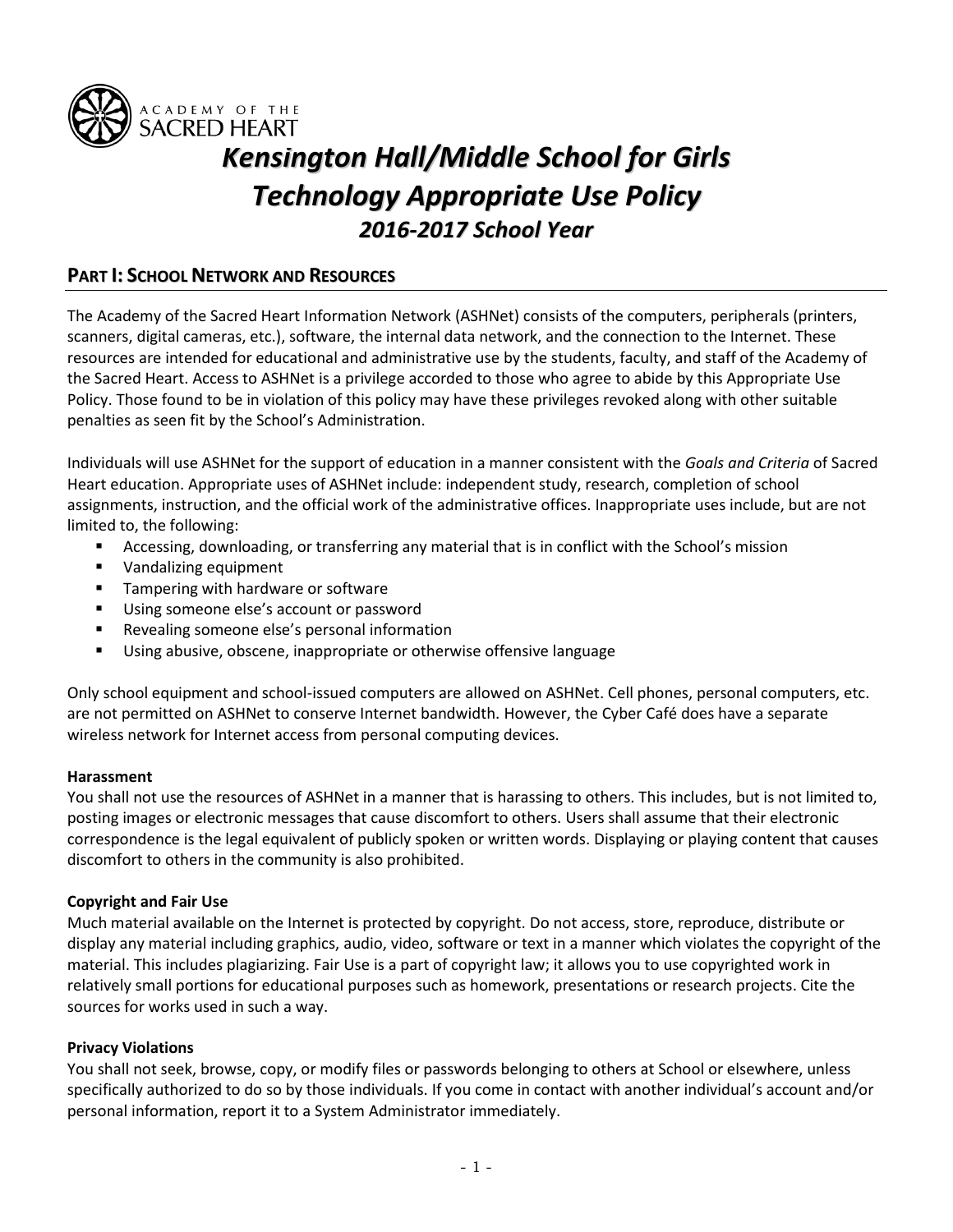# **Internet Use**

Although the Academy has a high speed connection to the Internet, users must refrain from frivolously using the Internet as this will slow down the Internet connection for all users in the building. Users should refrain from downloading / streaming audio or video files unless related to a class. Furthermore, online gaming should not be engaged in during the school day as this too will slow down the Internet connection for other users in the building. **During the school day, computer Internet connectivity is limited to ASHNet—broadband cards, hotspots, and cell phones are not to be used to access the Internet.**

**As required by federal law, the Academy's Internet connection is filtered. This is done through the use of a proxy server. Bypassing this proxy server to access Internet content is strictly forbidden. Violation of this policy will result in a loss of Internet privileges for a minimum five school days and the contacting of parents. Any subsequent violations will be dealt with on an individual basis.**

## **Email**

There is a heavy dependency on email at the Academy. Students and faculty members are responsible for checking their email daily. **On campus, individuals are to only use their school-issued ashmi.org email accounts**; no other email should be used – no Hotmail, no Yahoo mail, etc. This is true anytime users are on campus regardless of the time of day. **Off campus, when students and teachers need to correspond, they should continue to use their ashmi.org email accounts (accessible from the student and faculty pages of the school web site) unless unavailable. In the event your school-issued email account is not available, identify yourself by name in the subject line of any correspondence as email identities can be difficult to discern.**

#### **Computer Malware**

Computer malware is software that can destroy data, affect a computer's performance, or even steal your identity. Most malware is introduced on computers by clicking on file attachments in emails, installing free software from the Web, or agreeing to pop up web pages disguised as legitimate dialogue boxes. If you have any doubts or concerns about the nature of an attachment, file, or dialogue box, you should seek guidance from a System Administrator before proceeding.

#### **Misuse**

You shall not misuse the resources of ASHNet. Misuse shall be considered the use of any resources that interferes with the School's educational and administrative purposes. This includes, but is not limited to frivolous use of the Internet (i.e., instant messaging, non-course related tweeting, forwarding "junk" e-mail) and careless or excessive printing. Proofread documents and confirm the printer you are printing to before printing. Do not use printers as copy machines.

## **Network Security**

It is the job of all of us to keep ASHNet secure. Never share your passwords with anyone except a System Administrator or School Director. If you think someone else might have access to any of your accounts, immediately report it to a System Administrator. The best way to keep your accounts secure is to have difficult-to-guess passwords that you change periodically. Should you discover any gap in system or network security, you must immediately report it to a System Administrator or School Director. You must not exploit any such gaps.

*Use of ASHNet is a privilege, not a right, and may be revoked if abused. Students are responsible for behaving appropriately while using the School's network just as they are in a classroom or anywhere on campus. Furthermore, the privacy of any electronic communication cannot be guaranteed. The Academy of the Sacred Heart reserves the right to monitor campus electronic communications including Internet usage, email, streaming content and file downloads.*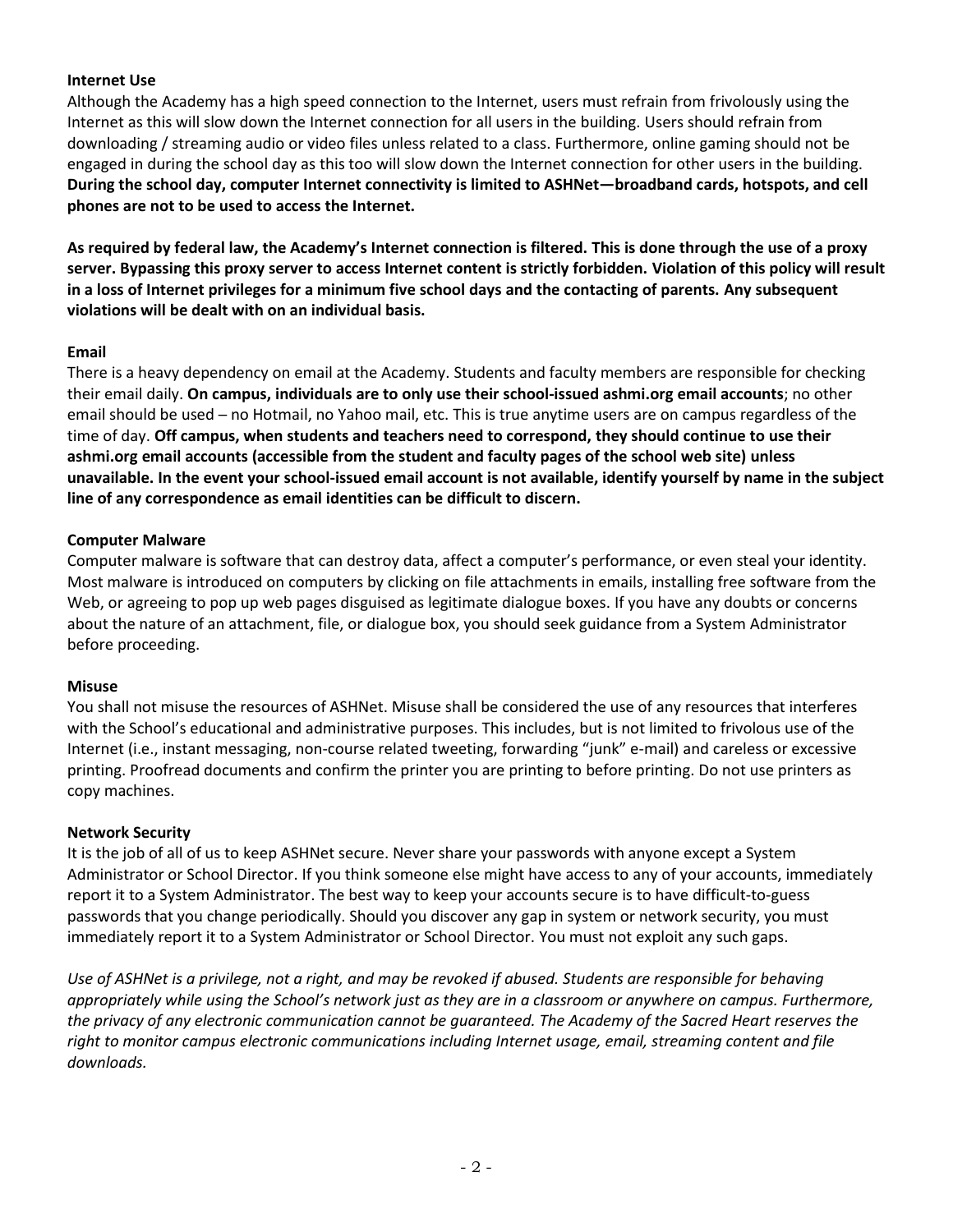# **PART II: SOCIAL MEDIA AND INTERNET GUIDELINES**

Social media tools such as *Facebook*, *YouTube, and Twitter* provide many means to communicate. Most social media sites require users to be at least 13 years old to register. Remember that you represent Academy of the Sacred Heart when you are on the Internet. As such, your use of social media is expected to be in line with the *Goals and Criteria* of Sacred Heart education. This means that misrepresenting your age is not consistent with the *Goals and Criteria*. If you are 13 years or older and choose to use social media there are expectations as a child of the Sacred Heart.

- Information on social media sites can be shared beyond your control. Be conscious of what you post online as you will leave a long-lasting impression on many different audiences.
- Do not post or link anything (photos, videos, web pages, audio files, forums, groups, fan pages, etc.) to your social networking sites that you wouldn't want friends, peers, parents, teachers, college admissions officers, or future employers to access. What you present on social networking sites could represent you forever.
- If responding to someone with whom you disagree, remember to be respectful. Make sure that criticism is constructive and not hurtful. Do not use profane, obscene, or threatening language.
- **Only accept social network invitations from people you know.**
- Utilize privacy settings to control access to your network, web pages, profile, posts, blogs, wikis, podcasts, digital media, forums, groups, fan pages, etc.
- Online stalkers and identity thieves are a real threat. Never share personal information, including, but not limited to, social security numbers, phone numbers, addresses, exact birthdates, and pictures with parties you don't know or on unsecure sites.
- **Users should keep their passwords secure and never share passwords with others. If someone tampers with** your blog, email, or social networking account, you could be held accountable.
- **Do not misrepresent yourself by using someone else's identity.**
- Use of the School's logos on your personal social networking sites is prohibited.

# **PART III: MOBILE TECHNOLOGY GUIDELINES**

The Academy of the Sacred Heart is committed to the use of mobile technology as a means of extending and enriching teaching and learning. All middle school students must comply with the following policies established for school-issued mobile devices.

# **General Expectations for School-Issued Mobile Devices**

- Computers will be treated with care and respect at all times. Any undue carelessness and/or damage will be reported to parents/guardians. This expectation is even stronger for loaner computers.
- Students must bring a properly identified, school configured, working mobile device to all classes unless a teacher specifies otherwise.
- Mute mobile device sound while on campus, except when it is being used as part of a class. **Unless directed by a teacher as part of a class, the use of headphones/ear buds is discouraged during the school day as it interferes with the building of community.**
- **Do not make audio or video recordings without the consent of all those who are being recorded. Webcams** may not be used to video conference while on campus unless authorized by a teacher as part of a classroom activity. Furthermore, beyond classroom assignments, only video conference with people already known and trusted in the real world.

# **Downloading and Installing Software**

Although users of Academy desktop and loaner computers are asked to leave machines as they found them, the philosophy for personally owned computers is quite different. These users are expected to make such machines truly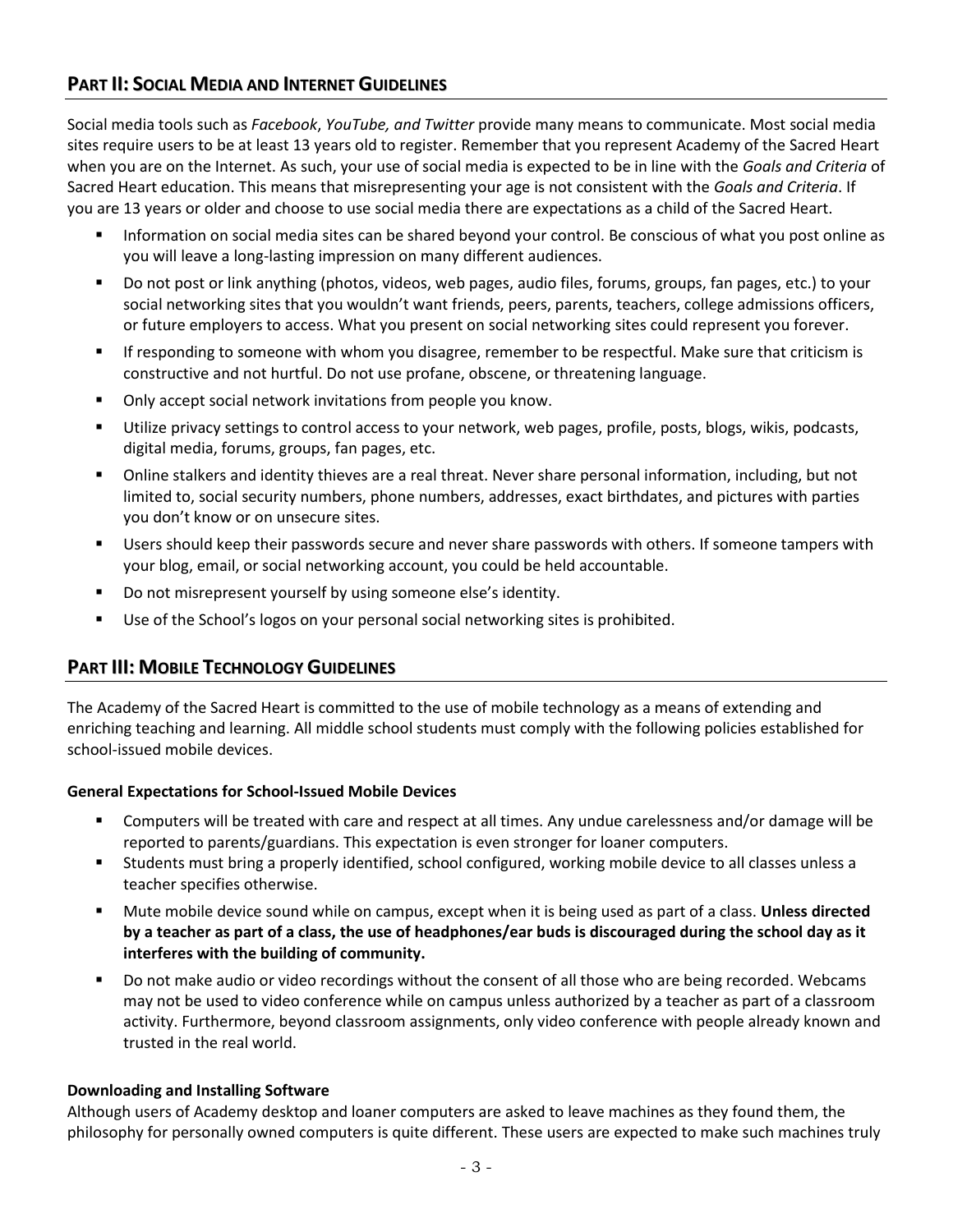*personal* computers. However, the Academy recommends that users take great care when downloading files from the Internet or installing additional software, especially screensavers, file sharing software and any prompted downloads from the Internet. There is a risk that these applications may not be compatible with existing hardware and software, or may carry destructive viruses and/or spyware.

If you experience problems with your Academy issued machine due to files that have been downloaded or additional applications that have been installed, the Technical Support staff may choose to re-image the machine back to its original state rather than troubleshoot the cause of the problem. Do not expect the support staff to save, backup, restore, support, or accommodate any applications or files installed, stored or saved on your personally assigned computing device, which were not installed by the School. **Students are strongly encouraged to backup personal files every quarter or at least every term.**

# **Software Licensing**

Users are allowed to load personal software on their machines. However, they are to follow licensing requirements for all installed applications. This includes school-licensed software installed on tablets. Software licensing agreements require users to uninstall certain applications upon leaving the Academy. Users agree to perform these uninstalls upon graduation or leaving the Academy for any other reason.

## **Inappropriate Software**

Some popular applications are inappropriate in a school setting for several reasons. They may affect the performance of the mobile device, they may degrade the Academy's wireless network, and/or they may promote in-class distractions or cheating. **Instant messaging and file sharing services, such as uTorrent and BitTorrent, are not to be used anytime on campus due to these reasons.** Do not use or have them running in the background while on campus.

## **Mobile Technology Security**

In the interest of security, and with respect to the significant financial commitment that each computer represents, the Academy of the Sacred Heart requires users to abide by the following guidelines. **Although some may argue that computers are relatively safe while on campus, policies are in place to instill personal responsibility beyond school walls.**

- While on campus, users must have their computers with them or locked in an appropriate location such as a locker. **This policy of securing machines includes after school activities such as athletic games and practices; machines must be locked in lockers.** Computers may not be left at school unless locked in a locker or approved secure location where they are not visible. **School personnel will pick up unattended machines and secure them. Uncared for mobile devices may be retrieved from your Middle School Office.**
- **Mobile devices must be stored and carried in school approved computer carrying bags**. This is an issue of security and safekeeping – it is important that bags containing computers are identified by name to facilitate monitoring of unattended machines and to prevent careless handling of a bag that another student may not realize contains a mobile device. **Teachers have been instructed not allow mobile devices into classrooms if they are not in carrying bags.**
- **Computer components must be labeled with student names.** (Parts are labeled when issued.) There is a fee for replacement labels.
- **Students may not lend their mobile devices to others during the school day** as machines are configured for personal use. The first violation of this policy will result in loss of Internet privileges for two school days for both students. Subsequent violations will be dealt with on an individual basis.
- Remain aware of mobile device security off campus, during weekends and evenings, and on vacation. Avoid leaving computers in situations that can increase the risk of theft (i.e., backseat of a parked car).
- **If your mobile device is missing during school hours, immediately notify your Middle School Director.**